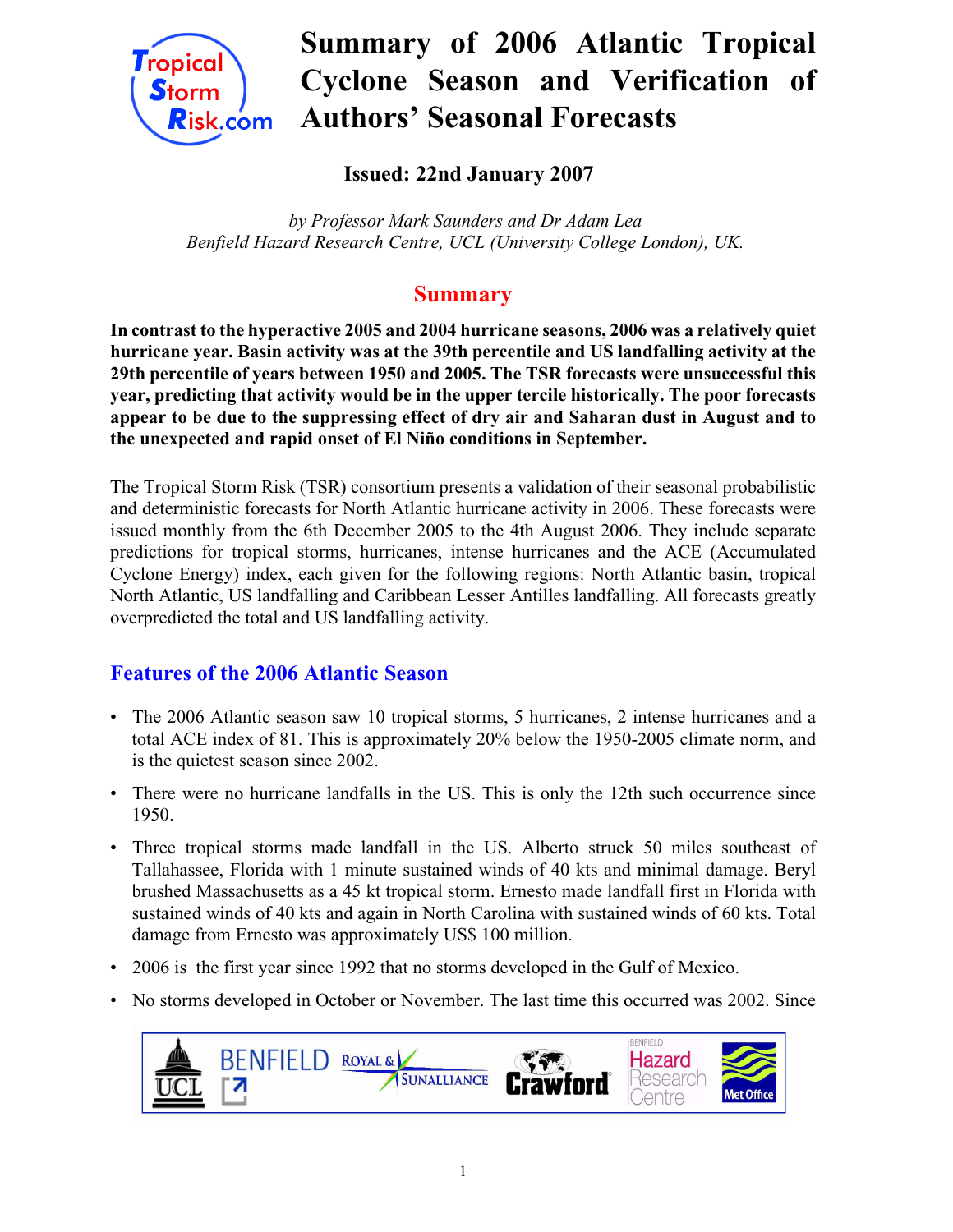1950 only 11 years have seen no named storm form after the 30th September.

• The ACE index for the main development region (MDR) was 62. This is almost as high as the MDR ACE index in 2005 which was 67; though 2005 saw a total ACE index over three times higher.

|                | <b>Individual Storm and Loss Summary 2006</b> |              |                       |                             |                       |                               |                                                 |
|----------------|-----------------------------------------------|--------------|-----------------------|-----------------------------|-----------------------|-------------------------------|-------------------------------------------------|
| No.            | Name                                          | Dates        | Peak<br>Wind<br>(kts) | Minimum<br>Pressure<br>(mb) | Hurricane<br>Category | Category<br>at US<br>Landfall | Estimated<br><b>Insured Loss</b><br>$(US $bn)*$ |
| 1              | Alberto                                       | $10-14$ Jun  | 60                    | 995                         |                       | TS                            |                                                 |
| 2              | Unnamed                                       | $17-18$ Jul  | 45                    | 998                         |                       |                               |                                                 |
| 3              | Beryl                                         | $18-21$ Jul  | 50                    | 1000                        |                       | TS                            |                                                 |
| $\overline{4}$ | Chris                                         | $1-4$ Aug    | 55                    | 1001                        |                       |                               |                                                 |
| 5              | Debby                                         | 21-26 Aug    | 45                    | 999                         |                       |                               |                                                 |
| 6              | Ernesto                                       | 24 Aug-1 Sep | 65                    | 985                         |                       | TS                            | 0.05                                            |
| $\overline{7}$ | Florence                                      | $3-12$ Sep   | 80                    | 974                         | 1                     |                               |                                                 |
| 8              | Gordon                                        | $10-20$ Sep  | 105                   | 955                         | 3                     |                               |                                                 |
| 9              | Helene                                        | $12-24$ Sep  | 105                   | 955                         | 3                     |                               |                                                 |
| 10             | Isaac                                         | 27 Sep-2 Oct | 75                    | 985                         |                       |                               |                                                 |

\*Insurance Information Institute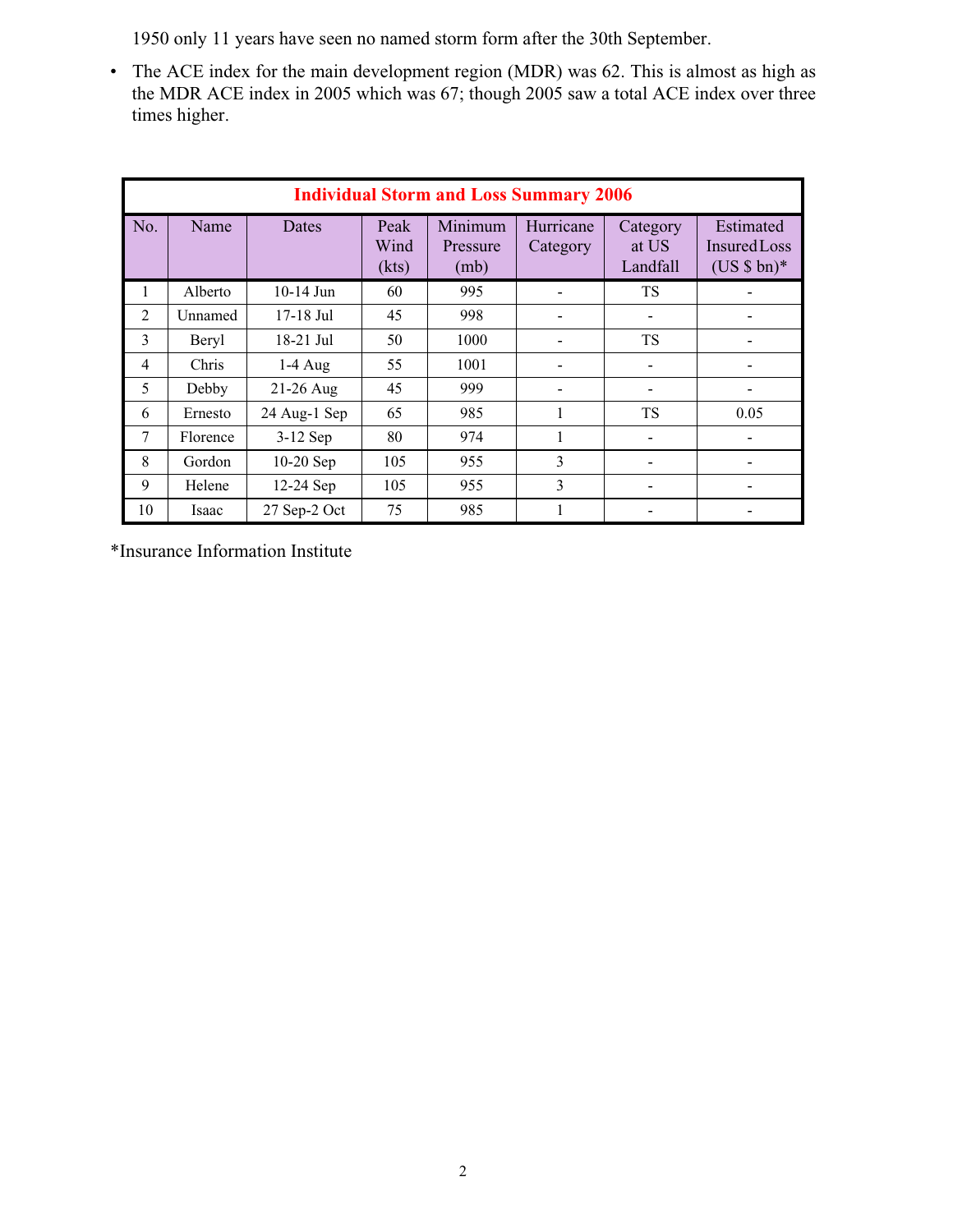## **Verification of Forecasts**

| (a) Deterministic Forecasts: North Atlantic Hurricane Activity 2006 |             |                |                          |                 |                           |
|---------------------------------------------------------------------|-------------|----------------|--------------------------|-----------------|---------------------------|
|                                                                     |             | ACE<br>Index   | Intense<br>Hurricanes    | Hurricanes      | Tropical<br><b>Storms</b> |
| Average Number $(\pm SD)$ (1950-2005)                               |             | $102 (\pm 61)$ | $2.7 (\pm 2.0)$          | 6.2 $(\pm 2.6)$ | 10.3 $(\pm 4.0)$          |
| Actual Number 2006                                                  |             | 81             | $\overline{2}$           | 5               | 10                        |
|                                                                     | 4 Aug 2006  | 145 $(\pm 32)$ | 3.5 $(\pm 1.2)$          | 7.9 $(\pm 1.2)$ | 15.9 $(\pm 2.3)$          |
|                                                                     | 5 Jul 2006  | 143 $(\pm 37)$ | 3.4 $(\pm 1.5)$          | 7.7 $(\pm 1.9)$ | 14.1 $(\pm 3.6)$          |
|                                                                     | 6 Jun 2006  | 138 $(\pm 39)$ | 3.4 $(\pm 1.5)$          | 7.6 $(\pm 2.3)$ | 13.9 $(\pm 3.7)$          |
|                                                                     | 5 May 2006  | 147 $(\pm 36)$ | 3.6 $(\pm 1.5)$          | 7.9 $(\pm 2.2)$ | 14.6 $(\pm 3.7)$          |
| TSR Forecasts (±SD)                                                 | 4 Apr 2006  | 152 $(\pm 46)$ | 3.8 $(\pm 1.7)$          | $8.2 (\pm 2.4)$ | 15.4 $(\pm 3.9)$          |
|                                                                     | 6 Mar 2006  | 144 $(\pm 47)$ | 3.5 $(\pm 1.7)$          | 7.8 $(\pm 2.6)$ | 14.6 $(\pm 4.1)$          |
|                                                                     | 6 Feb 2006  | 172 $(\pm 53)$ | 4.1 $(\pm 1.7)$          | $9.1 (\pm 2.9)$ | 16.4 $(\pm 4.5)$          |
|                                                                     | 4 Jan 2006  | $170 (\pm 59)$ | 4.0 $(\pm 1.8)$          | $8.8 (\pm 2.8)$ | 16.2 $(\pm 4.3)$          |
|                                                                     | 6 Dec 2005  | 162 $(\pm 60)$ | 3.9 $(\pm 1.8)$          | $8.5 (\pm 2.8)$ | 15.7 $(\pm 4.5)$          |
|                                                                     | 3 Aug 2006  |                | 3                        | 7               | 15                        |
| <b>Gray Forecasts</b>                                               | 28 May 2004 |                | 5                        | 9               | 17                        |
|                                                                     | 2 Apr 2004  |                | 5                        | 9               | 17                        |
|                                                                     | 5 Dec 2003  | $\blacksquare$ | 5                        | 9               | 17                        |
| <b>NOAA Forecasts</b>                                               | 8 Aug 2006  | 96-149         | $3 - 4$                  | $7-9$           | $12 - 15$                 |
|                                                                     | 22 May 2006 | 118-179        | $4 - 6$                  | $8 - 10$        | $13 - 16$                 |
| Meteorological Insti-                                               | 1 Aug 2006  |                | $\overline{\phantom{a}}$ | 9               | 15                        |
| tute, Cuba Forecasts                                                | 2 May 2006  |                |                          | 9               | 15                        |

## **1. North Atlantic Hurricane Activity**

| (b) Probabilistic Forecasts: North Atlantic ACE Index 2006 |             |                |                              |              |             |  |
|------------------------------------------------------------|-------------|----------------|------------------------------|--------------|-------------|--|
|                                                            |             |                | <b>Tercile Probabilities</b> |              |             |  |
|                                                            |             |                | normal                       | above normal | <b>RPSS</b> |  |
| Actual 2006                                                |             | $\theta$       | 100                          | $\theta$     |             |  |
| Climatology 1950-2005                                      |             | 33.3           | 33.3                         | 33.3         | $\Omega$    |  |
|                                                            | 4 Aug 2006  | 1              | 15                           | 84           | $-1.14$     |  |
|                                                            | 5 Jul 2006  | $\overline{2}$ | 19                           | 79           | $-0.92$     |  |
|                                                            | 6 Jun 2006  | 4              | 22                           | 74           | $-0.74$     |  |
|                                                            | 5 May 2006  | 1              | 16                           | 83           | $-1.09$     |  |
| <b>TSR Forecasts</b>                                       | 4 Apr 2006  | 3              | 17                           | 80           | $-0.99$     |  |
|                                                            | 6 Mar 2006  | 6              | 20                           | 74           | $-0.79$     |  |
|                                                            | 6 Feb 2006  | 6              | 18                           | 76           | $-0.88$     |  |
|                                                            | 4 Jan 2006  | 4              | 13                           | 83           | $-1.17$     |  |
|                                                            | 6 Dec 2005  | 6              | 15                           | 79           | $-1.03$     |  |
| <b>NOAA</b> Forecasts                                      | 8 Aug 2006  | 5              | 20                           | 75           | $-0.81$     |  |
|                                                            | 22 May 2006 | 5              | 15                           | 80           | $-1.05$     |  |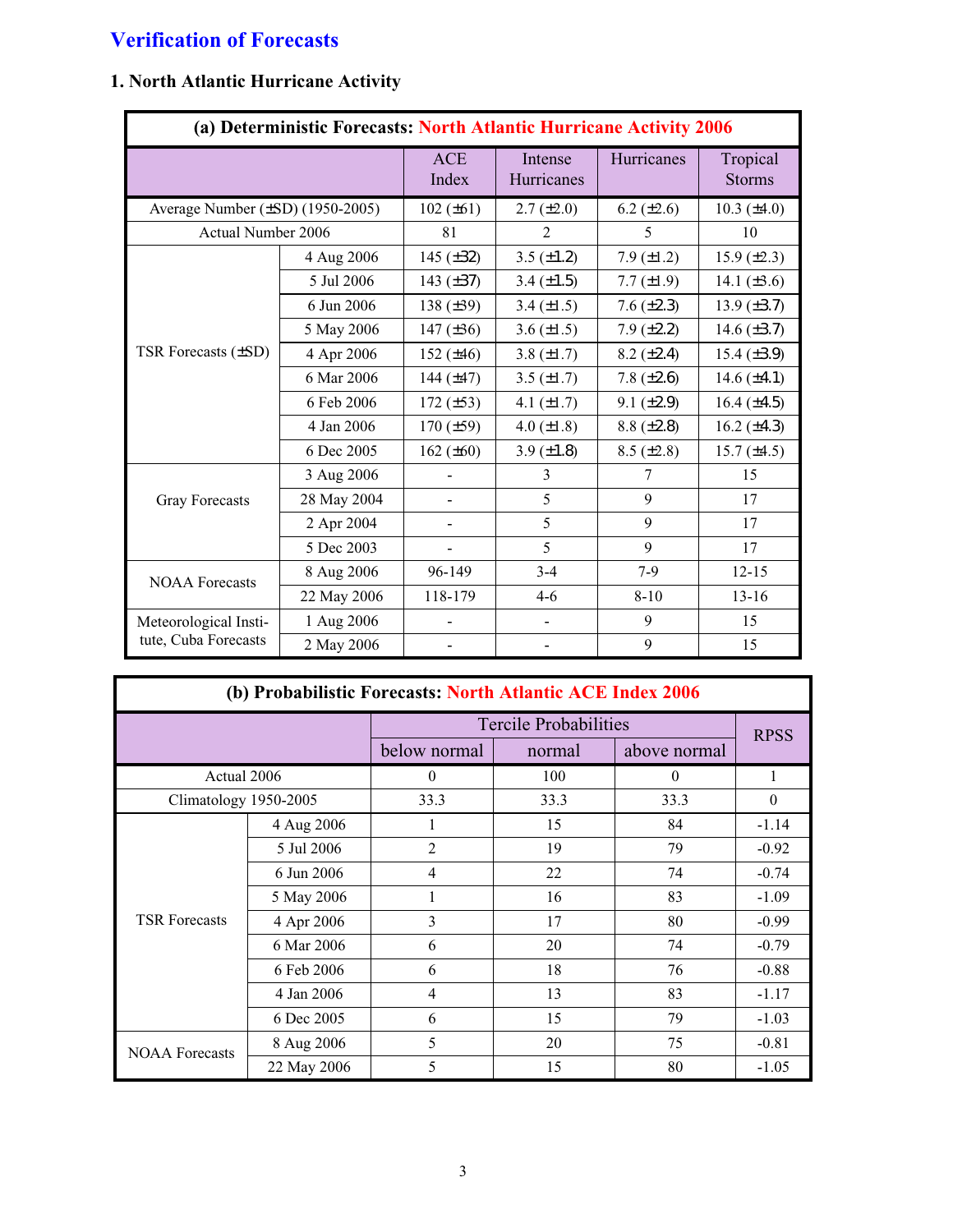| (a) Deterministic Forecasts: MDR, Caribbean and Gulf Hurricane Activity 2006 |            |                                                    |                       |                   |                           |
|------------------------------------------------------------------------------|------------|----------------------------------------------------|-----------------------|-------------------|---------------------------|
|                                                                              |            | <b>ACE</b><br>Index<br>$(x10^4$ kts <sup>2</sup> ) | Intense<br>Hurricanes | Hurricanes        | Tropical<br><b>Storms</b> |
| Average Number $(\pm SD)$ (1950-2005)                                        |            | 79 $(\pm 60)$                                      | $2.3 \ (\pm 1.9)$     | 4.3 $(\pm 2.5)$   | 7.1 $(\pm 3.4)$           |
| Actual Number 2006                                                           |            | 71                                                 | 2                     | $\overline{4}$    | 7                         |
|                                                                              | 4 Aug 2006 | 118 $(\pm 50)$                                     | 3.2 $(\pm 1.4)$       | 5.5 $(\pm 1.5)$   | $9.2 \ (\pm 1.9)$         |
|                                                                              | 5 Jul 2006 | $116 (\pm 44)$                                     | 3.1 $(\pm 1.3)$       | 5.5 $(\pm 1.5)$   | $9.4 (\pm 2.1)$           |
|                                                                              | 6 Jun 2006 | 112 $(\pm 39)$                                     | 3.1 $(\pm 1.3)$       | 5.4 $(\pm 1.6)$   | $9.2 \ (\pm 2.2)$         |
|                                                                              | 5 May 2006 | 121 $(\pm 35)$                                     | 3.3 $(\pm 1.2)$       | $5.7 \ (\pm 1.5)$ | $9.9 (\pm 2.2)$           |
| TSR Forecasts $(\pm SD)$                                                     | 4 Apr 2006 | $125 (\pm 44)$                                     | 3.5 $(\pm 1.4)$       | $6.0 (\pm 1.8)$   | $10.7 (\pm 2.6)$          |
|                                                                              | 6 Mar 2006 | $117 (\pm 43)$                                     | 3.2 $(\pm 1.4)$       | 5.7 $(\pm 2.0)$   | 10.1 $(\pm 3.2)$          |
|                                                                              | 6 Feb 2006 | 146 $(\pm 47)$                                     | 3.8 $(\pm 1.4)$       | 7.0 $(\pm 2.3)$   | 11.9 $(\pm 3.5)$          |
|                                                                              | 4 Jan 2006 | 144 $(\pm 59)$                                     | $3.7 \ (\pm 1.6)$     | $6.7 (\pm 2.6)$   | 11.8 $(\pm 4.1)$          |
|                                                                              | 6 Dec 2005 | 136 $(\pm 60)$                                     | 3.3 $(\pm 1.6)$       | $6.4 (\pm 2.7)$   | 11.3 $(\pm 4.2)$          |

#### **2. MDR, Caribbean and Gulf of Mexico Hurricane Activity**

*The Atlantic Main Development Region (MDR) is the region*  $10^{\circ}N - 20^{\circ}N$ *,*  $20^{\circ}W - 60^{\circ}W$ *between the Cape Verde Islands and the Caribbean. A storm is defined as having formed within this region if it reached at least tropical depression status while in the area. Most of the infamous Atlantic basin hurricanes formed within the MDR,Caribbean Sea and Gulf of Mexico.*

#### **b) Probabilistic Forecasts**

| (b) Probabilistic Forecasts: MDR, Caribbean and Gulf ACE Index 2006 |            |              |                              |              |             |
|---------------------------------------------------------------------|------------|--------------|------------------------------|--------------|-------------|
|                                                                     |            |              | <b>Tercile Probabilities</b> |              | <b>RPSS</b> |
|                                                                     |            | below normal | normal                       | above normal |             |
| Actual 2006                                                         |            | 0            | 100                          | 0            |             |
| Climatology 1950-2005                                               |            | 33.3         | 33.3                         | 33.3         | $\Omega$    |
|                                                                     | 4 Aug 2006 | 2            | 24                           | 74           | $-0.69$     |
|                                                                     | 5 Jul 2006 | 3            | 25                           | 72           | $-0.62$     |
|                                                                     | 6 Jun 2006 | 2            | 27                           | 71           | $-0.56$     |
|                                                                     | 5 May 2006 |              | 19                           | 80           | $-0.94$     |
| <b>TSR Forecasts</b>                                                | 4 Apr 2006 | 2            | 19                           | 79           | $-0.92$     |
|                                                                     | 6 Mar 2006 | 3            | 24                           | 73           | $-0.67$     |
|                                                                     | 6 Feb 2006 |              | 11                           | 88           | $-1.35$     |
|                                                                     | 4 Jan 2006 | 3            | 15                           | 82           | $-1.09$     |
|                                                                     | 6 Dec 2005 | 4            | 18                           | 78           | $-0.92$     |

TSR overpredicted tropical storm activity in the Atlantic in 2006. None of its deterministic or probabilistic forecasts showed any skill. The reason for the overprediction was a combination of unusually dry air over the tropical Atlantic which supressed activity during August, and the unexpected rapid onset of El Niño conditions during September which suppressed activity towards the end of the season. Sea surface temperatures in the Niño 3.4 region  $(5^{\circ}S-5^{\circ}N,$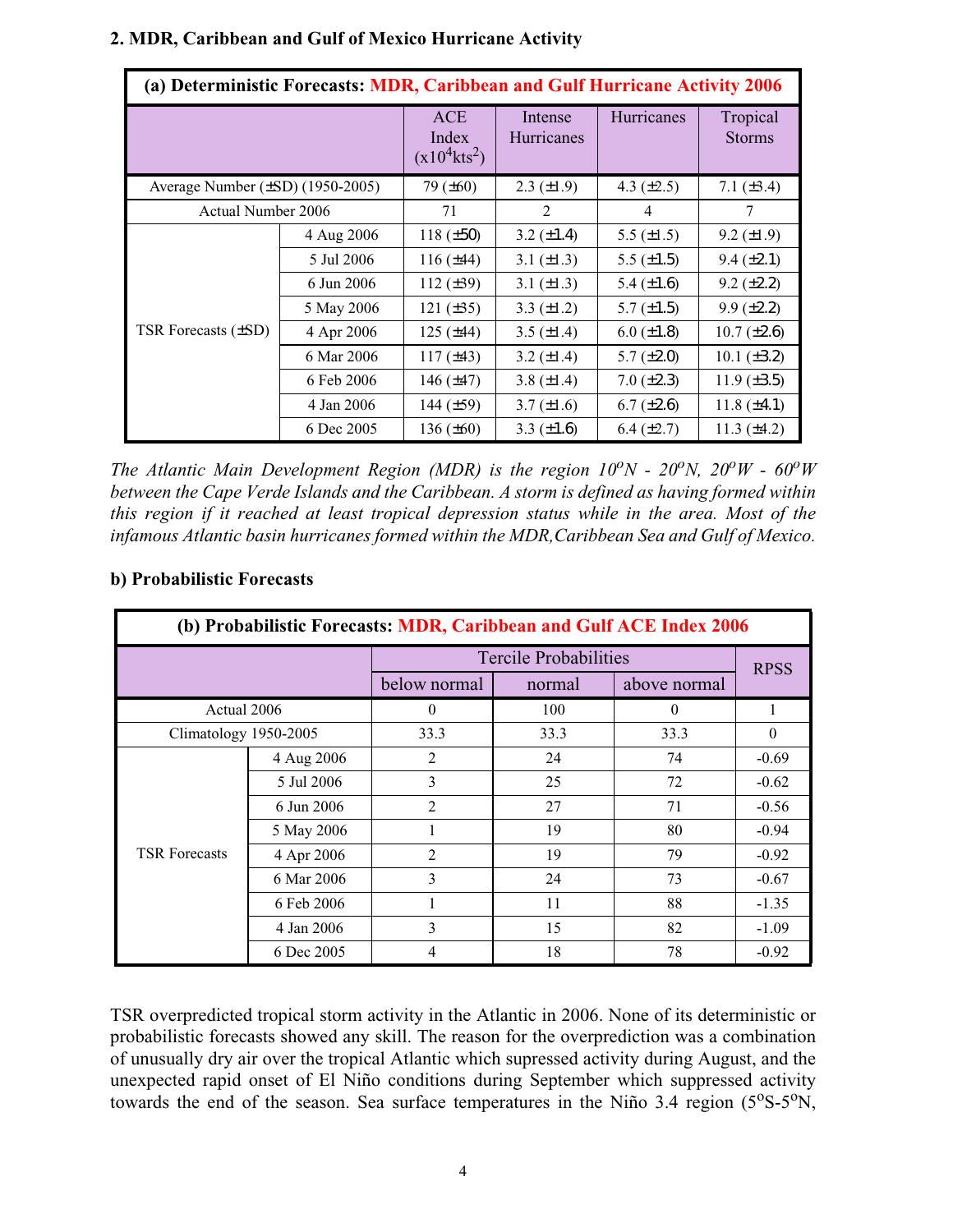$120^{\circ}$ W-170<sup>o</sup>W warmed from 0.1<sup>o</sup>C to 0.7<sup>o</sup>C from August to September which is the largest percentage change in Niño 3.4 sea surface temperatures ever recorded.

#### **3. US Landfalling Hurricane Activity**

## **a) Deterministic Forecasts**

| <b>US Landfalling Hurricane Activity 2006</b> |            |                     |                   |                                    |  |  |
|-----------------------------------------------|------------|---------------------|-------------------|------------------------------------|--|--|
|                                               |            | <b>ACE</b><br>Index | Hurricanes        | Named<br>Tropical<br><b>Storms</b> |  |  |
| Average Number $(\pm SD)$ (1950-2005)         |            | $2.5 (\pm 2.2)$     | $1.5 \ (\pm 1.3)$ | 3.1 $(\pm 2.0)$                    |  |  |
| <b>Actual Number 2006</b>                     |            | 1.8                 | $\theta$          | 3                                  |  |  |
|                                               | 4 Aug 2006 | 3.2 $(\pm 1.5)$     | $2.0 (\pm 1.2)$   | 4.2 $(\pm 1.9)$                    |  |  |
|                                               | 5 Jul 2006 | 3.6 $(\pm 1.7)$     | $2.0 \ (\pm 1.4)$ | 4.3 $(\pm 2.1)$                    |  |  |
|                                               | 6 Jun 2006 | $3.5 (\pm 1.7)$     | $2.0 (\pm 1.4)$   | 4.3 $(\pm 2.1)$                    |  |  |
|                                               | 5 May 2006 | 3.8 $(\pm 1.6)$     | 2.1 $(\pm 1.4)$   | 4.5 $(\pm 2.0)$                    |  |  |
| TSR Forecasts $(\pm SD)$                      | 4 Apr 2006 | 4.0 $(\pm 1.7)$     | $2.2 \ (\pm 1.4)$ | 4.8 $(\pm 2.0)$                    |  |  |
|                                               | 6 Mar 2006 | $3.7 (\pm 1.7)$     | 2.1 $(\pm 1.5)$   | 4.5 $(\pm 2.0)$                    |  |  |
|                                               | 6 Feb 2006 | 4.5 $(\pm 1.9)$     | $2.4 (\pm 1.5)$   | 5.2 $(\pm 2.0)$                    |  |  |
|                                               | 4 Jan 2006 | 4.4 $(\pm 1.7)$     | $2.4 (\pm 1.3)$   | 5.1 $(\pm 1.9)$                    |  |  |
|                                               | 6 Dec 2005 | 4.2 $(\pm 1.8)$     | $2.3 \ (\pm 1.3)$ | 4.9 $(\pm 1.9)$                    |  |  |

#### **b) Probabilistic Forecasts**

| <b>US Landfalling ACE Index 2006</b> |            |                  |                              |                |             |
|--------------------------------------|------------|------------------|------------------------------|----------------|-------------|
|                                      |            |                  | <b>Tercile Probabilities</b> |                | <b>RPSS</b> |
|                                      |            | above normal     | normal                       | below normal   |             |
| Actual 2006                          |            | $\boldsymbol{0}$ | 100                          | $\theta$       | 1           |
| Climatology 1950-2005                |            | 33.3             | 33.3                         | 33.3           | $\theta$    |
|                                      | 4 Aug 2006 | 59               | 30                           | 11             | $-0.28$     |
|                                      | 5 Jul 2006 | 72               | 21                           | 7              | $-0.72$     |
|                                      | 6 Jun 2006 | 70               | 22                           | 8              | $-0.66$     |
|                                      | 5 May 2006 | 76               | 19                           | 5              | $-0.85$     |
| <b>TSR Forecasts</b>                 | 4 Apr 2006 | 78               | 17                           | 5              | $-0.95$     |
|                                      | 6 Mar 2006 | 73               | 20                           | 7              | $-0.77$     |
|                                      | 6 Feb 2006 | 84               | 12                           | $\overline{4}$ | $-1.22$     |
|                                      | 4 Jan 2006 | 82               | 15                           | 3              | $-1.09$     |
|                                      | 6 Dec 2005 | 81               | 15                           | 4              | $-1.07$     |

In contrast to 2004 and 2005, 2006 was near-average for tropical storm landfalls but belowaverage for hurricane landfalls with no hurricanes impacting the US. The US ACE index was about 30% below the long term climate norm but was still in the middle tercile. Most of the US ACE index was from tropical storm Ernesto which tracked up the US East Coast and made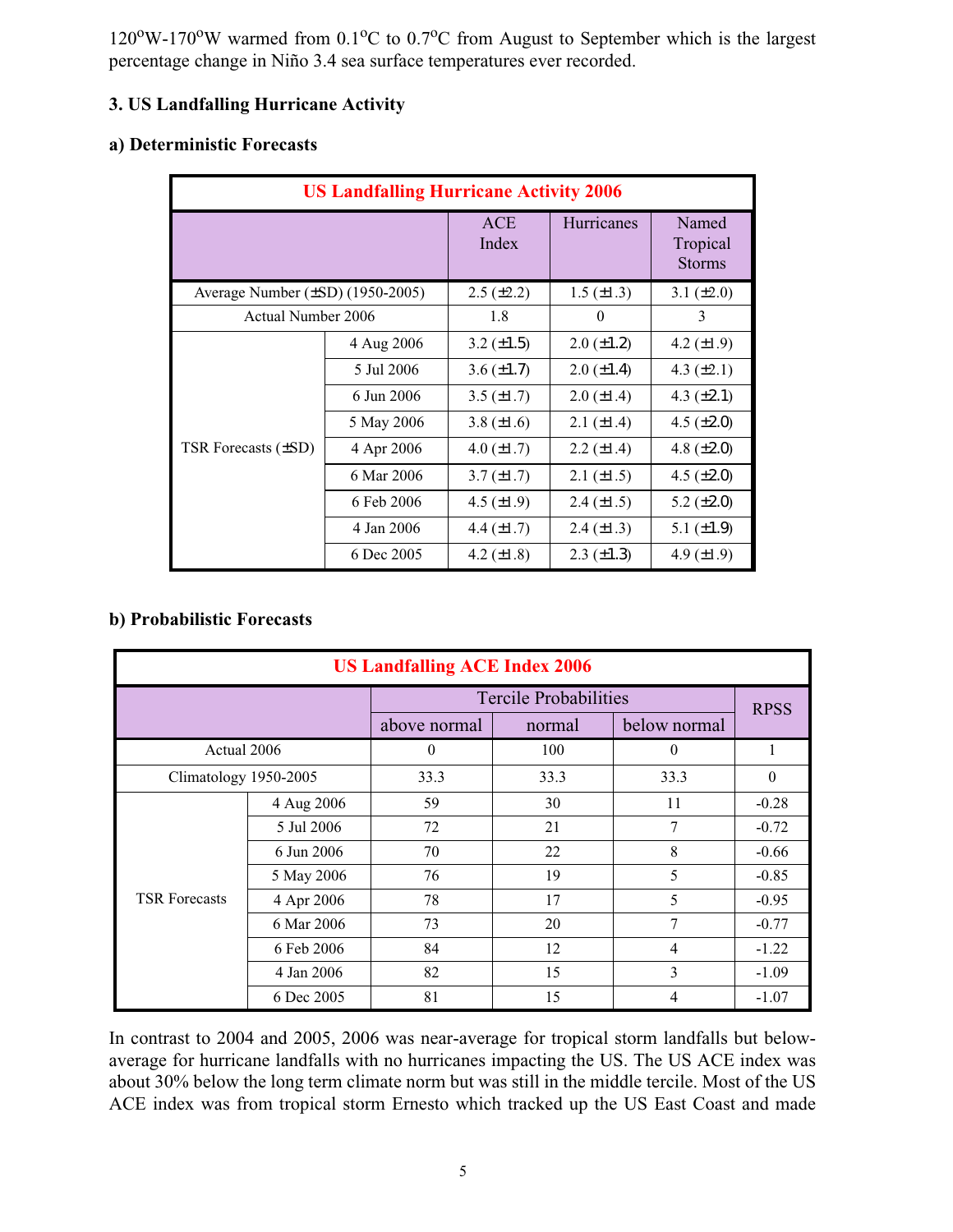landfall in South Florida and North Carolina. All deterministic forecasts overpredicted US landfalling activity and, as a consequence, no probabilistic forecast showed any skill.

| <b>Lesser Antilles Landfalling Hurricane Activity 2006</b> |            |                                                    |                       |                   |                                    |
|------------------------------------------------------------|------------|----------------------------------------------------|-----------------------|-------------------|------------------------------------|
|                                                            |            | <b>ACE</b><br>Index<br>$(x10^4$ kts <sup>2</sup> ) | Intense<br>Hurricanes | <b>Hurricanes</b> | Named<br>Tropical<br><b>Storms</b> |
| Average Number $(\pm SD)$ (1950-2005)                      |            | $1.4 (\pm 2.0)$                                    | $0.3 \ (\pm 0.5)$     | $0.4 (\pm 0.7)$   | $1.1 (\pm 1.0)$                    |
| <b>Actual Number 2006</b>                                  |            | 0.35                                               | $\theta$              | $\theta$          | 1                                  |
|                                                            | 4 Aug 2006 | $2.2 (\pm 1.5)$                                    | $0.3 (\pm 0.4)$       | $0.6 (\pm 0.6)$   | $1.4 (\pm 1.0)$                    |
|                                                            | 5 Jul 2006 | $2.0 (\pm 2.3)$                                    | $0.3 \ (\pm 0.4)$     | $0.6 (\pm 0.6)$   | 1.4 $(\pm 1.0)$                    |
|                                                            | 6 Jun 2006 | $1.7 (\pm 2.3)$                                    | $0.3 \ (\pm 0.4)$     | $0.6 (\pm 0.6)$   | $1.4 (\pm 1.0)$                    |
|                                                            | 5 May 2006 | $2.1 (\pm 2.4)$                                    | $0.4 (\pm 0.4)$       | $0.6 (\pm 0.6)$   | $1.5 \ (\pm 0.9)$                  |
| TSR Forecasts $(\pm SD)$                                   | 4 Apr 2006 | $2.3 \ (\pm 2.6)$                                  | $0.4 \ (\pm 0.4)$     | $0.7 (\pm 0.6)$   | $1.6 \ (\pm 0.9)$                  |
|                                                            | 6 Mar 2006 | $2.1 (\pm 2.7)$                                    | $0.4 (\pm 0.4)$       | $0.7 (\pm 0.6)$   | 1.6 $(\pm 0.9)$                    |
|                                                            | 6 Feb 2006 | $2.5 (\pm 2.7)$                                    | $0.4 \ (\pm 0.4)$     | $0.8 (\pm 0.6)$   | $1.9 \ (\pm 0.9)$                  |
|                                                            | 4 Jan 2006 | $2.3 (\pm 2.7)$                                    | $0.4 (\pm 0.4)$       | $0.8 (\pm 0.6)$   | $1.8 (\pm 1.1)$                    |
|                                                            | 6 Dec 2005 | $2.3 (\pm 2.7)$                                    | $0.4 (\pm 0.4)$       | $0.7 (\pm 0.6)$   | $1.8 (\pm 1.1)$                    |

#### **4. Lesser Antilles Landfalling Numbers**

One tropical storm and no hurricanes made landfall in the Lesser Antilles in 2006. The Lesser Antilles ACE index was well below the long term climate norm and was overpredicted at all leads.

## **Environmental Factors in 2006**

#### **1. Contemporaneous Influences**

The basic tenet of sound seasonal hurricane forecasting is to forecast the key environmental conditions at the height of the Atlantic hurricane season in August and September. TSR's two predictors are the forecast July-September (JAS) 2006 trade wind speed over the Caribbean Sea and tropical North Atlantic, and the forecast August-September (AS) 2006 sea surface temperature in the hurricane main development region. The former influences cyclonic vorticity (the spinning up of storms) in the main hurricane track region, while the latter provides heat and moisture to power incipient storms in the main track region. The specific predictor values and regions are:

- 1. Jul-Sep Caribbean 925hPa U-Winds  $[7.5^{\circ}N-17.5^{\circ}N, 40^{\circ}W-110^{\circ}W]$  (CAR U).
- 2. Aug-Sep SSTs in the Main Development Region  $[10^{\circ}N-20^{\circ}N, 10^{\circ}W-60^{\circ}W]$  (MDR SST).

The climatology for CAR U is  $-6.4\text{ms}^{-1}$  (with the -ve sign indicating an easterly wind). When the trade wind speed is lighter than average (+ve u-wind anomaly), cyclonic vorticity within and to the immediate north of the CAR U region is enhanced. The primary factor controlling anomalies in summer trade wind speed (CAR U) is the anomaly in the zonal SST gradient between the east Pacific (ENSO region) and the Caribbean Sea.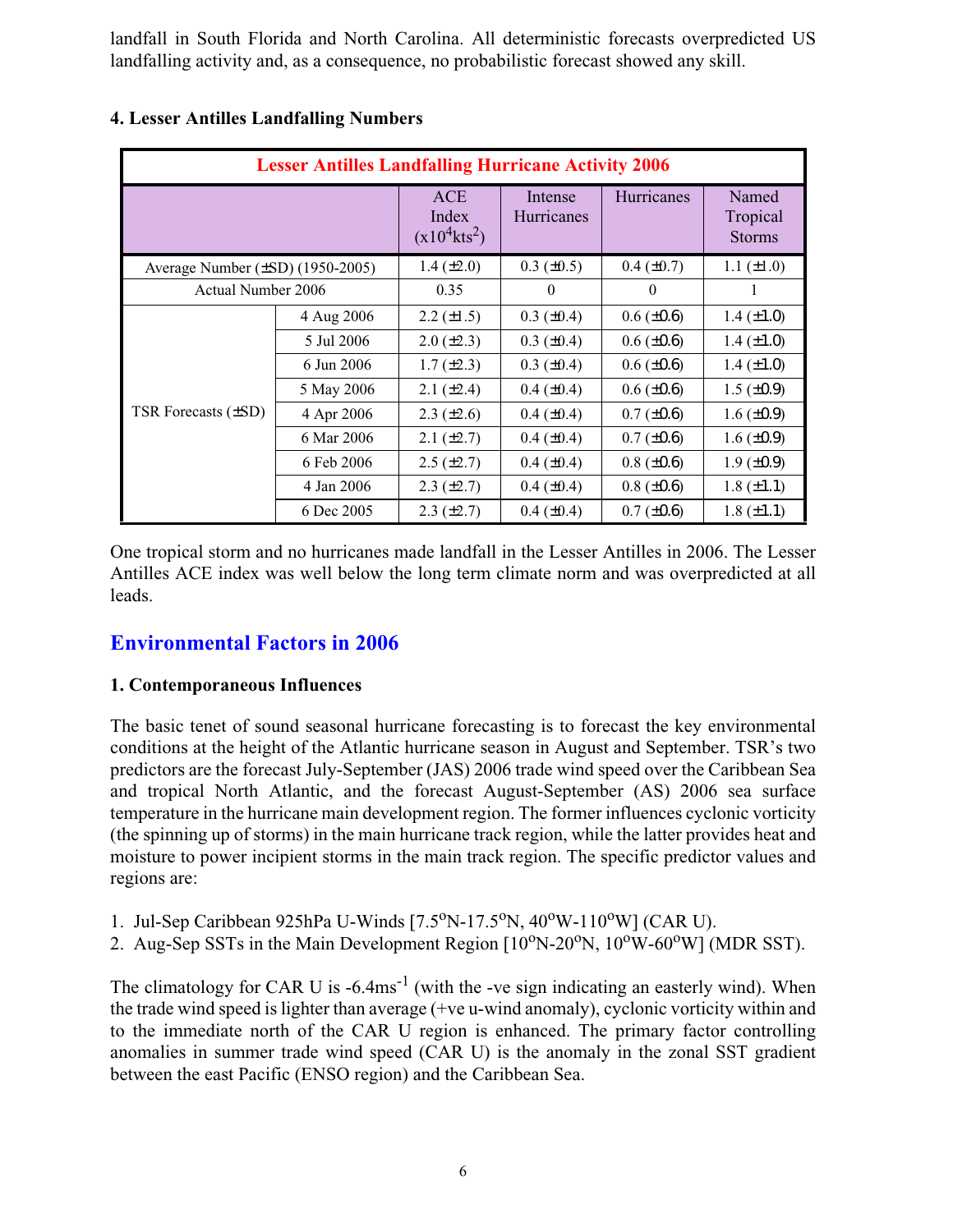#### **2. Predictor Verification**

| <b>Predictor Verification 2006</b>    |            |                                 |                                   |  |  |
|---------------------------------------|------------|---------------------------------|-----------------------------------|--|--|
|                                       |            | <b>JAS CAR U</b><br>$(ms^{-1})$ | <b>AS MDR</b><br>$SST(^{\circ}C)$ |  |  |
| Actual Value 2006 (1976-2005 Anomaly) |            | 0.51                            | 0.46                              |  |  |
|                                       | 4 Aug 2006 | $0.30 (\pm 0.43)$               | $0.40 (\pm 0.13)$                 |  |  |
|                                       | 5 Jul 2006 | $0.34 \ (\pm 0.51)$             | $0.27 (\pm 0.17)$                 |  |  |
|                                       | 6 Jun 2006 | $0.31 (\pm 0.53)$               | $0.21 (\pm 0.22)$                 |  |  |
|                                       | 5 May 2006 | $0.46 \ (\pm 0.59)$             | $0.18 (\pm 0.24)$                 |  |  |
| TSR Forecasts $(\pm SD)$              | 4 Apr 2006 | $0.61 (\pm 0.67)$               | $0.03 \ (\pm 0.27)$               |  |  |
|                                       | 6 Mar 2006 | $0.46 \ (\pm 0.75)$             | $0.09 \ (\pm 0.28)$               |  |  |
|                                       | 6 Feb 2006 | $0.83 \ (\pm 0.74)$             | $0.22 (\pm 0.28)$                 |  |  |
|                                       | 4 Jan 2006 | $0.79 \ (\pm 0.79)$             | $0.25 (\pm 0.30)$                 |  |  |
|                                       | 6 Dec 2005 | $0.68 (\pm 0.80)$               | $0.24 (\pm 0.30)$                 |  |  |

All the TSR forecasts for CAR U and MDR SST showed positive skill and anticipated the correct anomaly sign. The early August forecasts proved the most skillful for AS MDR SST whereas the March and May forecasts were the most skilful for JAS CARU. The magnitude of the AS MDR SST anomaly was underpredicted in all forecasts.

Given that the JAS CAR U and AS MDR SST were both moderately enhancing for hurricane activity in 2006 it is surprising that activity was below the long term climate norm. The values for the two predictors during August/September 2006 were comparable to their values in the three previous years (2003-2005), all of which were extremely active. This is illustrated in Figure 1.



Figure1: The unusual and atypical nature of seasonal hurricane activity in 2006.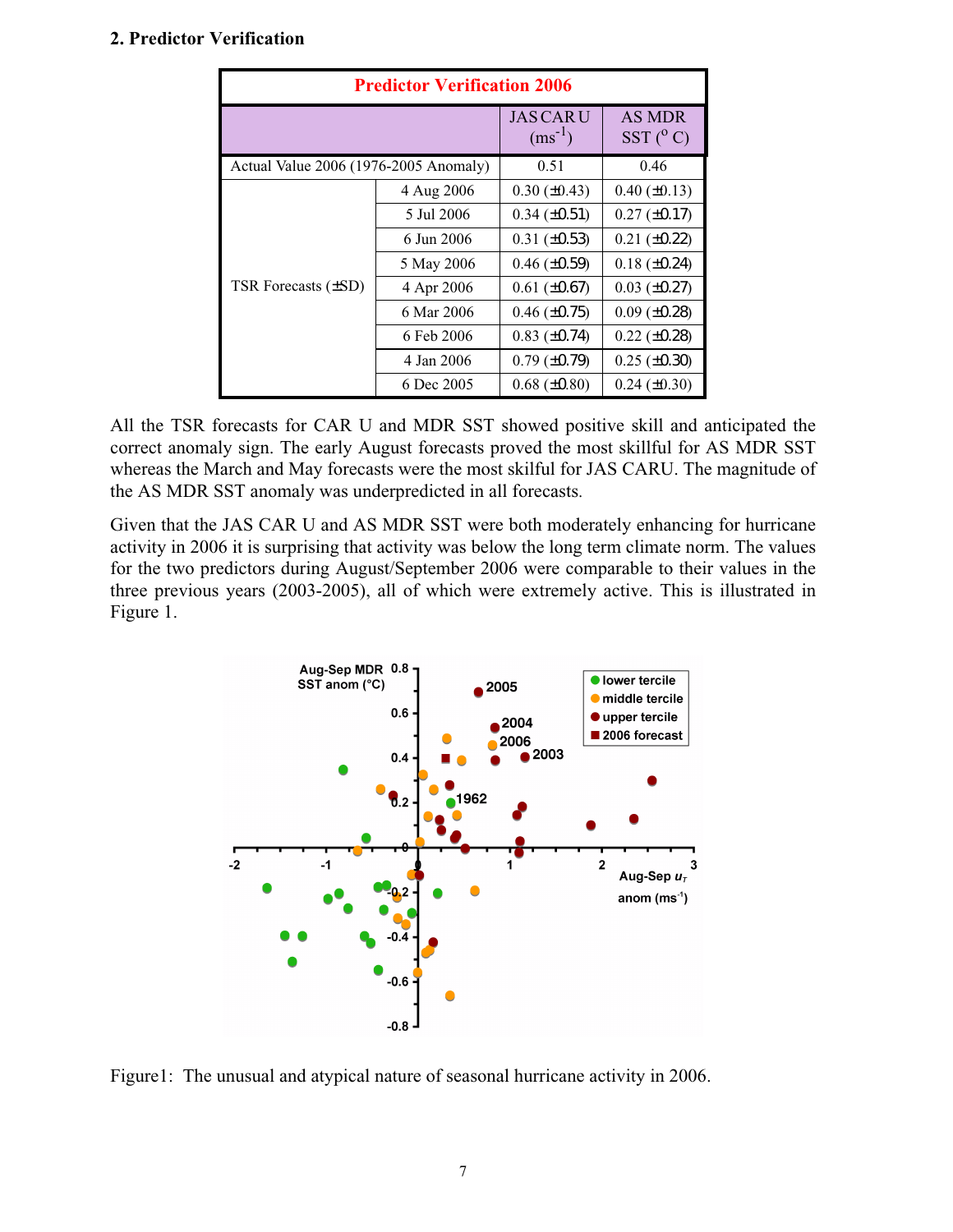The Figure shows that based on historical data back to 1950, upper tercile hurricane activity would be expected for the JAS CAR U and AS MDR SST predictor values observed in 2006. Furthermore, the values for the predictors were well predicted in 2006 as demonstrated by the 2006 forecast point. So why was 2006 so inactive?

The explanation appears likely due to a combination of two factors. The first is the suppressing effect of considerable African dry air and Saharan dust over the hurricane main development region during August. This dry air would have increased atmospheric stability and decreased mid-level relative humidity thereby suppressing thunderstorm formation and tropical storm development. A further key factor was the sudden onset and development of El Niño conditions from mid September. This resulted in increased vertical wind shear over the Caribbean and tropical Atlantic and suppressed storm activity in October and November.

#### **Definitions and Verification Data**

The verification is made using track data obtained from the US National Hurricane Center (http://www.nhc.noaa.gov) and the Unisys Weather (http://weather.unisys.com) websites. Position and maximum windspeeds are supplied at 6-hour time intervals. We interpolate these to 1 hour intervals for deducing the landfalling ACE indices.

#### **Rank Probability Skill Score**

The probabilistic skill measure employed is the rank probability skill score (*RPSS*) (Epstein 1969; Goddard et al 2003; Wilks, 2006). Computation of *RPSS* begins with the rank probability score (RPS) which is defined as:

where  $N_{cat}$  = 3 for tercile forecasts. The vector  $CP_{Fm}$  represents the cumulative probability of the forecast up to category *m*, and *CPOm* is the cumulative observed probability up to category *m*. The probability distribution of the observation is 100% for the category that was observed and is zero for the other two categories. For a perfect forecast *RPS* = 0. The *RPS* is referenced to climatology to give the *RPSS* which is defined as:

$$
RPSS = 1 - \frac{RPS_{fest}}{RPS_{ref}}
$$

where  $RPS_{fcsf}$  is the *RPS* of the forecast and  $RPS_{ref}$  (= $RPS_{cl}$ ) is the *RPS* of the climatology forecast. The maximum *RPSS* is 1; a negative *RPSS* indicates skill worse than climatology.

**Total ACE Index** = Accumulated Cyclone Energy Index = Sum of the Squares of 6-hourly Maximum Sustained Wind Speeds (in units of knots) for all Systems while they are at least Tropical Storm Strength. ACE Unit  $= x10^4$  knots<sup>2</sup>.

**US ACE Index** = Sum of the Squares of hourly Maximum Sustained Wind Speeds (in units of knots) for all Systems while they are at least Tropical Storm Strength and over the USA Mainland (reduced by a factor of 6). ACE Unit =  $x10^4$  knots<sup>2</sup>.

**Lesser Antilles ACE Index** = Sum of the Squares of hourly Maximum Sustained Wind Speeds (in units of knots) for all Systems while they are at least Tropical Storm Strength and within the boxed region (10<sup>o</sup>N-18<sup>o</sup>N,60<sup>o</sup>W-63<sup>o</sup>W) (reduced by a factor of 6). ACE Unit =  $x10^4$